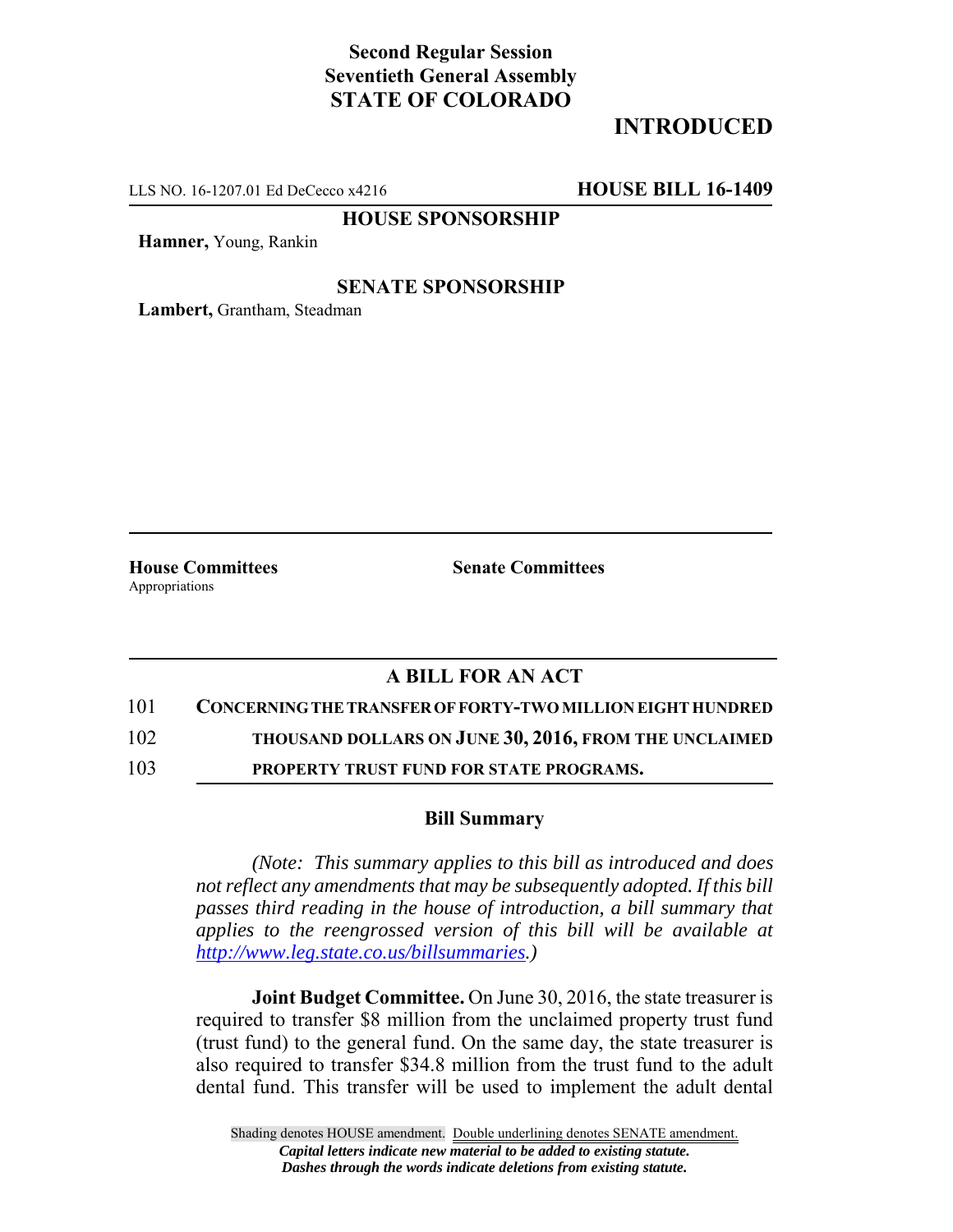benefit for the fiscal year 2016-17. The bill also clarifies that any amount from the trust fund that is credited to the adult dental fund or the general fund constitutes fiscal year spending for purposes of the state constitution.

 *Be it enacted by the General Assembly of the State of Colorado:* **SECTION 1.** In Colorado Revised Statutes, 38-13-116.5, **amend** 3 (2) (d), (2.6), and (2.8) (a) as follows: **38-13-116.5. Unclaimed property trust fund - creation - payments - interest - appropriations - records - rules.** (2) (d) Any moneys appropriated to the department of the treasury pursuant to this 7 subsection (2) shall THE FOLLOWING AMOUNTS constitute fiscal year spending for purposes of section 20 of article X of the state constitution: 9 (I) ANY MONEY THAT IS APPROPRIATED TO THE DEPARTMENT OF 10 THE TREASURY AS REQUIRED BY THIS SUBSECTION (2); (II) ANY MONEY THAT IS CREDITED TO THE GENERAL FUND AS 12 REQUIRED BY SUBSECTION  $(2.6)$  OF THIS SECTION; AND (III) ANY MONEY THAT IS CREDITED TO THE ADULT DENTAL FUND 14 CREATED IN SECTION 25.5-5-207(4), C.R.S., AS REQUIRED BY SUBSECTION (2.8) OF THIS SECTION. (2.6) Notwithstanding any provision of this section to the contrary: (a) On June 1, 2009, the state treasurer shall deduct fifty million dollars from the unclaimed property trust fund and transfer such sum to 20 the general fund;  $\frac{1}{2}$  and (b) On July 1, 2009, the state treasurer shall deduct twenty-five 22 million dollars from the unclaimed property trust fund and transfer such sum to the general fund; AND (c) ON JUNE 30, 2016, THE STATE TREASURER SHALL DEDUCT